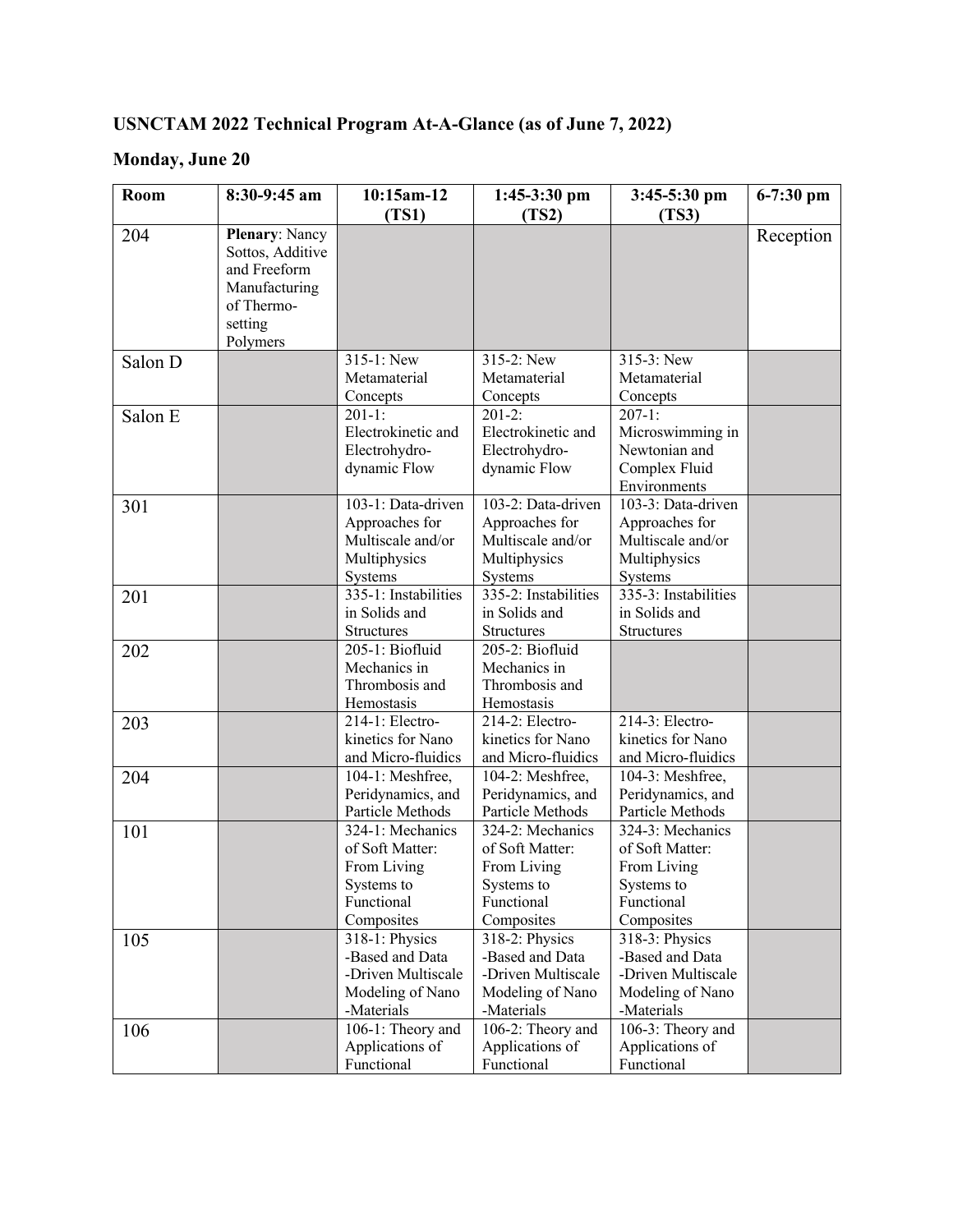|                  | Interpolation to       | Interpolation to       | Interpolation to       |  |
|------------------|------------------------|------------------------|------------------------|--|
|                  | Optimization and       | Optimization and       | Optimization and       |  |
|                  | Control                | Control                | Control                |  |
| 116              |                        | NSF Talk-Wendy         |                        |  |
|                  |                        | Crone: Funding         |                        |  |
|                  |                        | Opportunities for      |                        |  |
|                  |                        | Mechanics at NSF       |                        |  |
| <b>RRH 3.208</b> | $204-1:$ Recent        | $204-2$ : Recent       | $204-3$ : Recent       |  |
|                  | Advances in            | Advances in            | Advances in            |  |
|                  | Cardiovascular         | Cardiovascular         | Cardiovascular         |  |
|                  | <b>Fluid Mechanics</b> | <b>Fluid Mechanics</b> | <b>Fluid Mechanics</b> |  |
| <b>RRH 3.216</b> | 314-1: Mechanics       | 314-2: Mechanics       | 314-3: Mechanics       |  |
|                  | and Physics of         | and Physics of         | and Physics of         |  |
|                  | Advanced               | Advanced               | Advanced               |  |
|                  | Manufacturing          | Manufacturing          | Manufacturing          |  |
|                  | Processes              | Processes              | Processes              |  |
| <b>RRH 3.304</b> | 210-1: Complex         | 210-2: Complex         | 210-3: Complex         |  |
|                  | Fluids and Soft        | Fluids and Soft        | Fluids and Soft        |  |
|                  | Matter                 | Matter                 | Matter                 |  |
| <b>RRH 3.406</b> | 224-1: High            | 224-2: High            | 224-3: High            |  |
|                  | -Speed Boundary        | -Speed Boundary        | -Speed Boundary        |  |
|                  | Layer Transition       | Layer Transition       | Layer Transition       |  |
| <b>RRH 3.414</b> | 330-1: Mechanics       | 330-2: Mechanics       | 222-1: Elastic and     |  |
|                  | of the Human           | of the Human           | Elasto-Inertial        |  |
|                  | Skull and Brain        | Skull and Brain        | Turbulence             |  |
| <b>RRH 4.308</b> | 325-1: Mechanics       | 325-2: Mechanics       | 325-3: Mechanics       |  |
|                  | of Liquid Crystal      | of Liquid Crystal      | of Liquid Crystal      |  |
|                  | Elastomers             | Elastomers             | Elastomers             |  |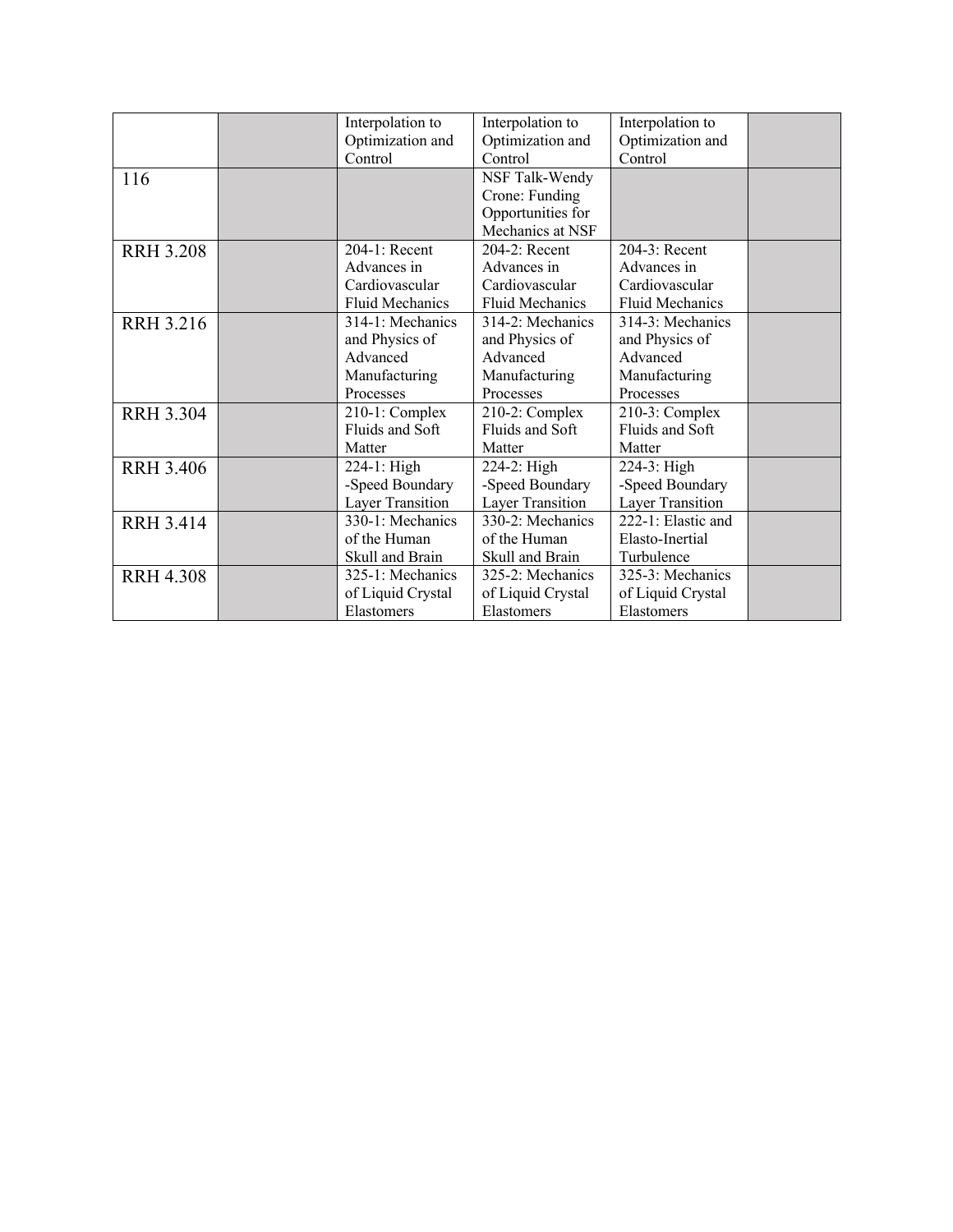## **Tuesday, June 21**

| Room             | 8:30-9:45 am                                                                                                       | 10:15am-12                                                                                | $1:45-3:30$ pm                                                                            | $3:45-5:30$ pm                                                                            |
|------------------|--------------------------------------------------------------------------------------------------------------------|-------------------------------------------------------------------------------------------|-------------------------------------------------------------------------------------------|-------------------------------------------------------------------------------------------|
|                  |                                                                                                                    | (TS4)                                                                                     | (TS5)                                                                                     | (TS6)                                                                                     |
| 204              | Plenary: Ellen Kuhl,<br>Data-driven Modeling<br>and Physics-based<br>Learning in the<br><b>Biomedical Sciences</b> |                                                                                           |                                                                                           |                                                                                           |
| Salon D          |                                                                                                                    | 315-4: New<br>Metamaterial<br>Concepts                                                    | 315-5: New<br>Metamaterial<br>Concepts                                                    |                                                                                           |
| Salon E          |                                                                                                                    | $207 - 2:$<br>Microswimming in<br>Newtonian and<br>Complex<br>Fluid Environments          | $207 - 3:$<br>Microswimming in<br>Newtonian and<br>Complex<br>Fluid Environments          | 203-1: External<br><b>Biofluid Mechanics</b>                                              |
| 301              |                                                                                                                    | 103-4: Data-driven<br>Approaches for<br>Multiscale and/or<br>Multiphysics Systems         | 103-5: Data-driven<br>Approaches for<br>Multiscale and/or<br>Multiphysics Systems         | 301-1: Mechanics of<br>Electrochemical<br>Materials and<br>Systems                        |
| 201              |                                                                                                                    | 335-4: Instabilities in<br>Solids and Structures                                          | 335-5: Instabilities in<br>Solids and Structures                                          | 225-1: Turbulence in<br>Compressible Flows:<br>Recent Advances and<br>Open Questions      |
| 202              |                                                                                                                    | 205-3: Biofluid<br>Mechanics in<br>Thrombosis and<br>Hemostasis                           | 205-4: Biofluid<br>Mechanics in<br>Thrombosis and<br>Hemostasis                           | 216-1: Reacting<br>Flows                                                                  |
| 203              |                                                                                                                    | 214-4: Electrokinetics<br>for Nano and Micro-<br>fluidics                                 | 214-5: Electrokinetics<br>for Nano and Micro-<br>fluidics                                 | 214-6: Electrokinetics<br>for Nano and Micro-<br>fluidics                                 |
| 204              |                                                                                                                    |                                                                                           | 316-1: Mechanics of<br>Architected Materials                                              | 316-2: Mechanics of<br><b>Architected Materials</b>                                       |
| 101              |                                                                                                                    | 324-4: Mechanics of<br>Soft Matter: From<br>Living Systems to<br>Functional<br>Composites | 324-5: Mechanics of<br>Soft Matter: From<br>Living Systems to<br>Functional<br>Composites | 324-6: Mechanics of<br>Soft Matter: From<br>Living Systems to<br>Functional<br>Composites |
| 105              |                                                                                                                    | 221-1: Methods for<br>Data-Driven<br>Modeling of<br>Unsteady Fluid Flows                  | 221-2: Methods for<br>Data-Driven<br>Modeling of<br>Unsteady Fluid Flows                  | 221-3: Methods for<br>Data-Driven<br>Modeling of<br>Unsteady Fluid Flows                  |
| 106              |                                                                                                                    | 334-1: Trustworthy<br>Augmented<br>Intelligence and<br>Data-driven Material<br>Modeling   | 334-2: Trustworthy<br>Augmented<br>Intelligence and<br>Data-driven Material<br>Modeling   | 334-3: Trustworthy<br>Augmented<br>Intelligence and<br>Data-driven Material<br>Modeling   |
| 116              |                                                                                                                    | 308-1 Computational<br>Fracture, Fatigue and<br>Damage Modeling                           | 211-1: Rheology and<br>Interfaces in Complex<br>Fluids                                    | 211-2: Rheology and<br>Interfaces in Complex<br>Fluids                                    |
| <b>RRH 3.208</b> |                                                                                                                    | 309-1: Recent<br>Developments in<br>Peridynamics<br>Modeling                              | 309-2: Recent<br>Developments in<br>Peridynamics<br>Modeling                              |                                                                                           |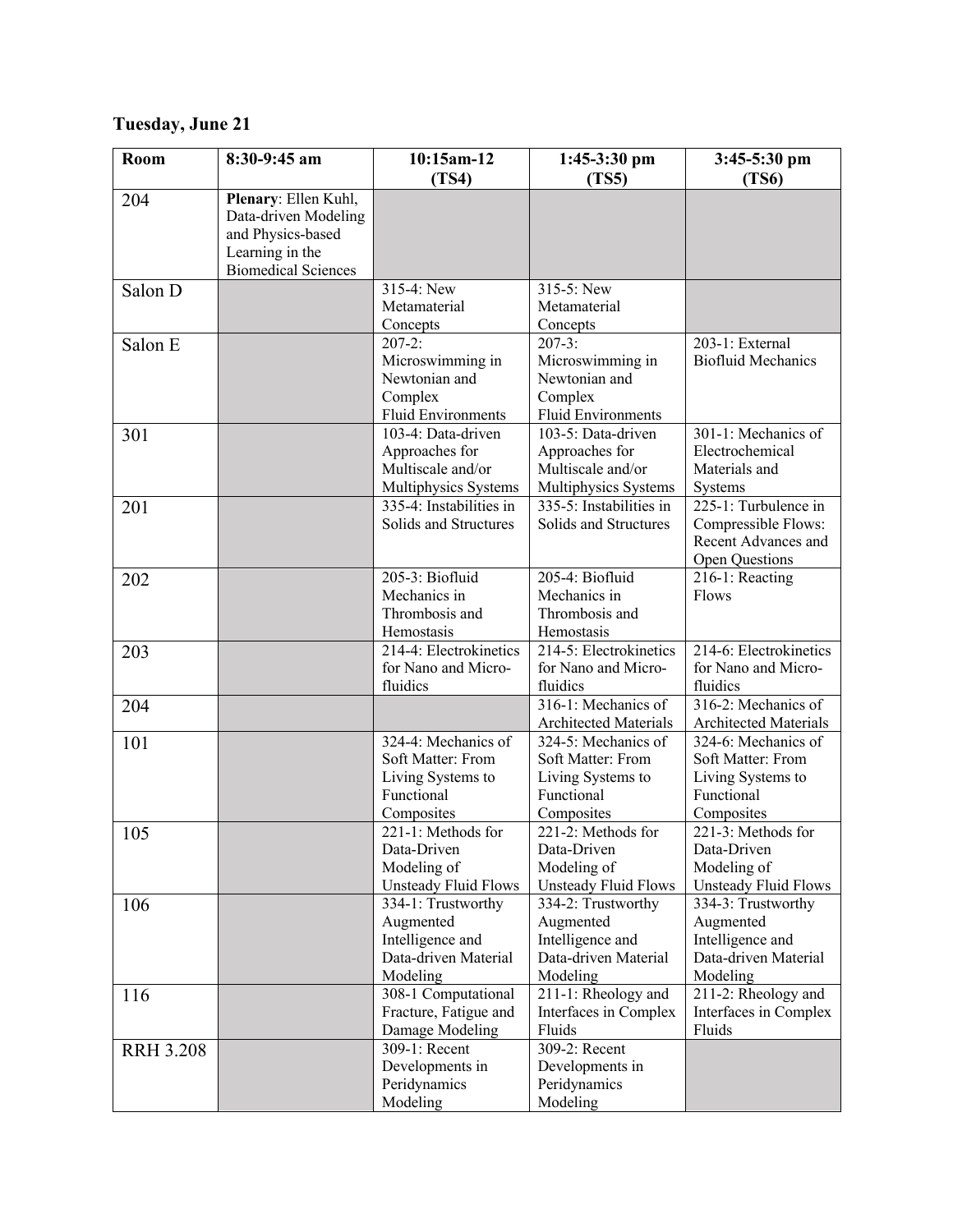| <b>RRH 3.216</b> |                       |                       | 333-1: Cell           |
|------------------|-----------------------|-----------------------|-----------------------|
|                  |                       |                       | Mechanics and         |
|                  |                       |                       | Mechanobiology        |
| <b>RRH 3.304</b> | 222-2: Elastic and    | 327-1: Mechanics of   | 327-2: Mechanics of   |
|                  | Elasto-Inertial       | Polymeric Gels        | Polymeric Gels        |
|                  | Turbulence            |                       |                       |
| <b>RRH 3.406</b> | 224-4: High-Speed     |                       |                       |
|                  | <b>Boundary Layer</b> |                       |                       |
|                  | Transition            |                       |                       |
| <b>RRH 3.414</b> | 312-1: Micro-         | 312-2: Micro-         |                       |
|                  | Projectile Impact     | Projectile Impact     |                       |
|                  | Testing of Emerging   | Testing of Emerging   |                       |
|                  | Materials             | Materials             |                       |
| <b>RRH 4.308</b> | 328-1: Mechanics of   | 328-2: Mechanics of   | 328-3: Mechanics of   |
|                  | Flexible, Stretchable | Flexible, Stretchable | Flexible, Stretchable |
|                  | and Bio-integrated    | and Bio-integrated    | and Bio-integrated    |
|                  | Electronics           | Electronics           | Electronics           |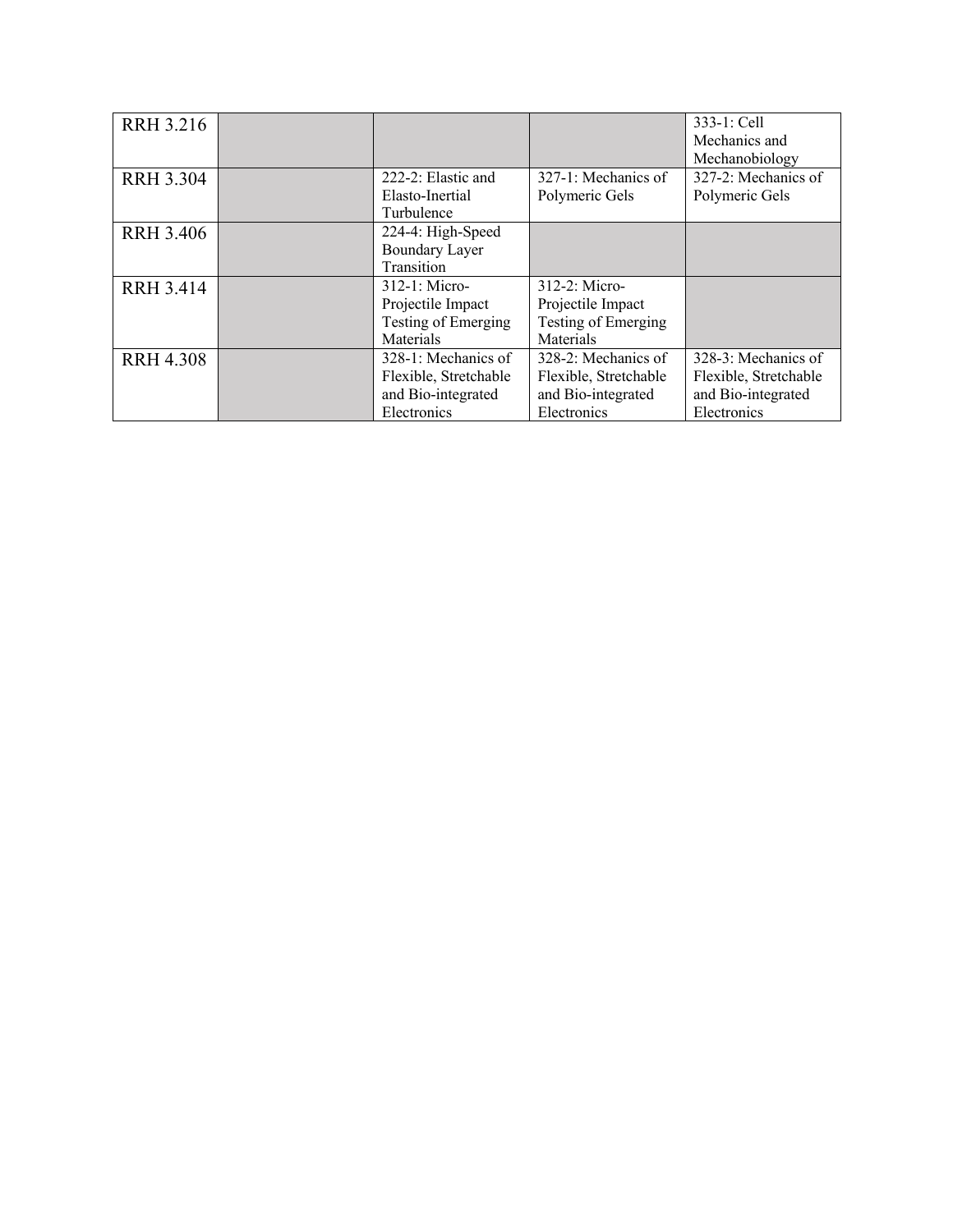## **Wednesday, June 22**

| Room             | 8:30-9:45 am                                                                                                | 10:15am-12<br>(TS7)                                                                       | $1:45-3:30$ pm<br>(TS8)                                                                 | 3:45-5:30 pm<br>(TS9)                                                                        |
|------------------|-------------------------------------------------------------------------------------------------------------|-------------------------------------------------------------------------------------------|-----------------------------------------------------------------------------------------|----------------------------------------------------------------------------------------------|
| 204              | Plenary: Jackie<br>Chen, Mitigating<br>Climate Change<br>Through Ammonia-<br>Hydrogen Premixed<br>Turbulent |                                                                                           |                                                                                         |                                                                                              |
|                  | Combustion                                                                                                  |                                                                                           |                                                                                         |                                                                                              |
| Salon D          |                                                                                                             | 111-1: Statistical<br>Physics Techniques<br>in Computational<br>Mechanics                 | 111-2: Statistical<br>Physics Techniques<br>in Computational<br>Mechanics               | 111-3: Statistical<br>Physics Techniques<br>in Computational<br>Mechanics                    |
| Salon E          |                                                                                                             | 203-2: External<br><b>Biofluid Mechanics</b>                                              | 203-3: External<br><b>Biofluid Mechanics</b>                                            | 326-1: Fracture and<br>Damage of Soft<br>Materials                                           |
| 301              |                                                                                                             | 301-2: Mechanics of<br>Electrochemical<br>Materials and<br>Systems                        | 301-3: Mechanics of<br>Electrochemical<br>Materials and<br>Systems                      | 301-4: Mechanics of<br>Electrochemical<br>Materials and<br>Systems                           |
| 201              |                                                                                                             | 225-2: Turbulence in<br>Compressible Flows:<br>Recent Advances and<br>Open Questions      |                                                                                         | 311-1: Mechanics of<br>Friction, Fracture and<br>Damage in Materials<br><b>Across Scales</b> |
| 202              |                                                                                                             | 216-2: Reacting<br>Flows                                                                  | 217-1: Dynamics and<br>Instabilities of Flows<br>with Particles Across<br>Length Scales | 217-2: Dynamics and<br>Instabilities of Flows<br>with Particles Across<br>Length Scales      |
| 203              |                                                                                                             | 218-1: Mechanics and<br>Dynamics of Porous<br>-particle Suspensions                       | 310-1: Plasticity and<br>Ductile Failure                                                | 310-2: Plasticity and<br>Ductile Failure                                                     |
| 204              |                                                                                                             | 316-3: Mechanics of<br><b>Architected Materials</b>                                       | 316-4: Mechanics of<br><b>Architected Materials</b>                                     | 316-5: Mechanics of<br><b>Architected Materials</b>                                          |
| 101              |                                                                                                             | 324-7: Mechanics of<br>Soft Matter: From<br>Living Systems to<br>Functional<br>Composites | 213-1: Modeling and<br>Simulation of<br><b>Energetic Materials</b>                      | 213-2: Modeling and<br>Simulation of<br><b>Energetic Materials</b>                           |
| 105              |                                                                                                             | 221-4: Methods for<br>Data-Driven<br>Modeling of<br>Unsteady Fluid Flows                  | 221-5: Methods for<br>Data-Driven<br>Modeling of<br>Unsteady Fluid Flows                |                                                                                              |
| 106              |                                                                                                             | 334-4: Trustworthy<br>Augmented<br>Intelligence and<br>Data-driven Material<br>Modeling   | 334-5: Trustworthy<br>Augmented<br>Intelligence and<br>Data-driven Material<br>Modeling | 334-6: Trustworthy<br>Augmented<br>Intelligence and<br>Data-driven Material<br>Modeling      |
| 116              |                                                                                                             | 211-3: Rheology and<br>Interfaces in Complex<br>Fluids                                    |                                                                                         |                                                                                              |
| <b>RRH 3.208</b> |                                                                                                             | 320-1: Mechanics and<br>Physics of Active<br>Materials                                    | 320-2: Mechanics and<br>Physics of Active<br>Materials                                  | 320-3: Mechanics and<br>Physics of Active<br>Materials                                       |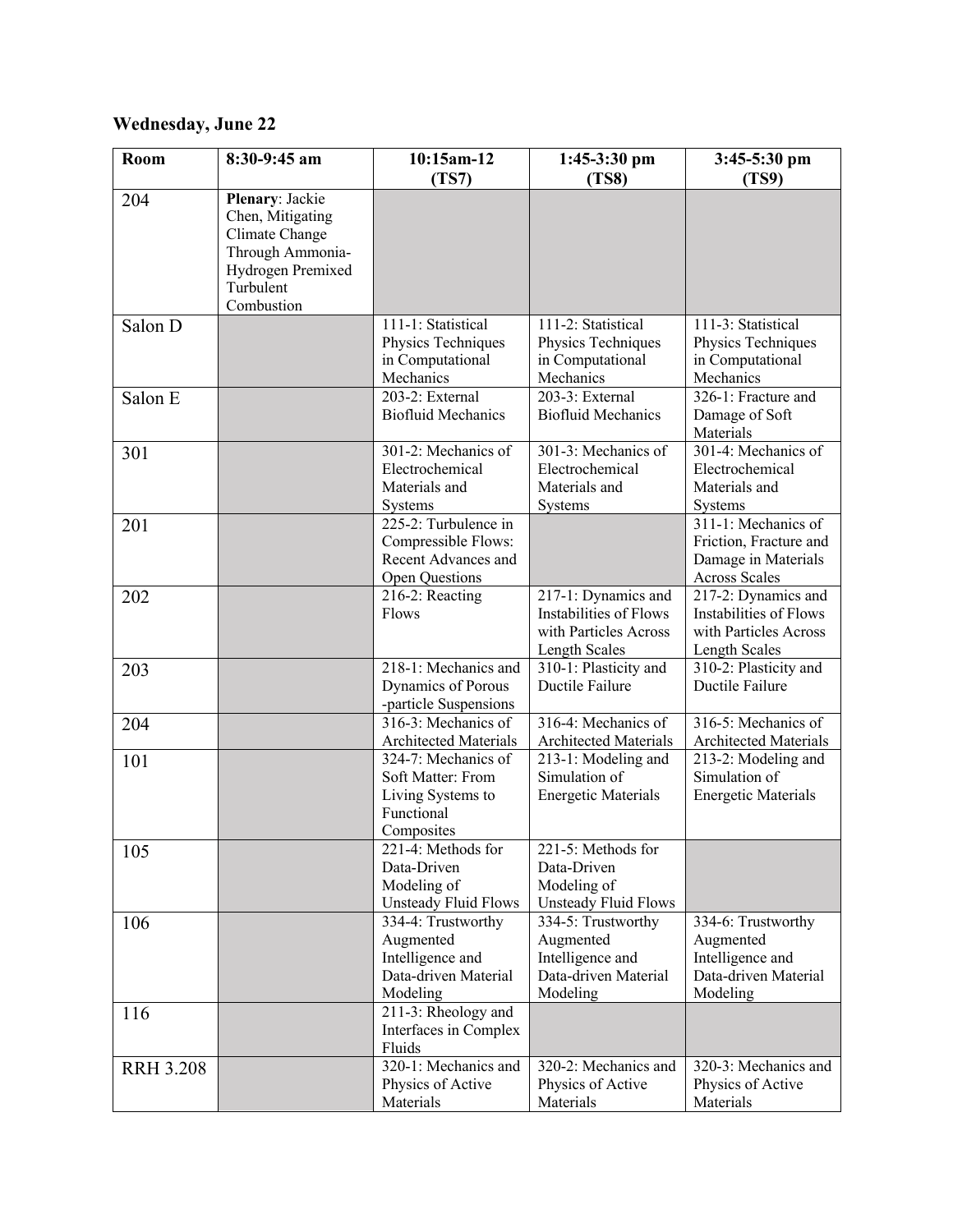| <b>RRH 3.216</b> | 333-2: Cell           | 333-3: Cell         | 333-4: Cell         |
|------------------|-----------------------|---------------------|---------------------|
|                  | Mechanics and         | Mechanics and       | Mechanics and       |
|                  | Mechanobiology        | Mechanobiology      | Mechanobiology      |
| <b>RRH 3.304</b> | 323-1: Soft Matter    | 323-2: Soft Matter  | 323-3: Soft Matter  |
|                  | Mechanics, Physics,   | Mechanics, Physics, | Mechanics, Physics, |
|                  | and Devices           | and Devices         | and Devices         |
| <b>RRH 3.406</b> |                       |                     | 305-1: Mechanics    |
|                  |                       |                     | -Guided Design,     |
|                  |                       |                     | Material Processing |
|                  |                       |                     | and Applications of |
|                  |                       |                     | Composites          |
| <b>RRH 3.414</b> | 321-1: Dynamics of    | 321-2: Dynamics of  | 321-3: Dynamics of  |
|                  | Soft Materials and    | Soft Materials and  | Soft Materials and  |
|                  | <b>Structures</b>     | <b>Structures</b>   | <b>Structures</b>   |
| <b>RRH 4.308</b> | 328-4: Mechanics of   |                     |                     |
|                  | Flexible, Stretchable |                     |                     |
|                  | and Bio-integrated    |                     |                     |
|                  | Electronics           |                     |                     |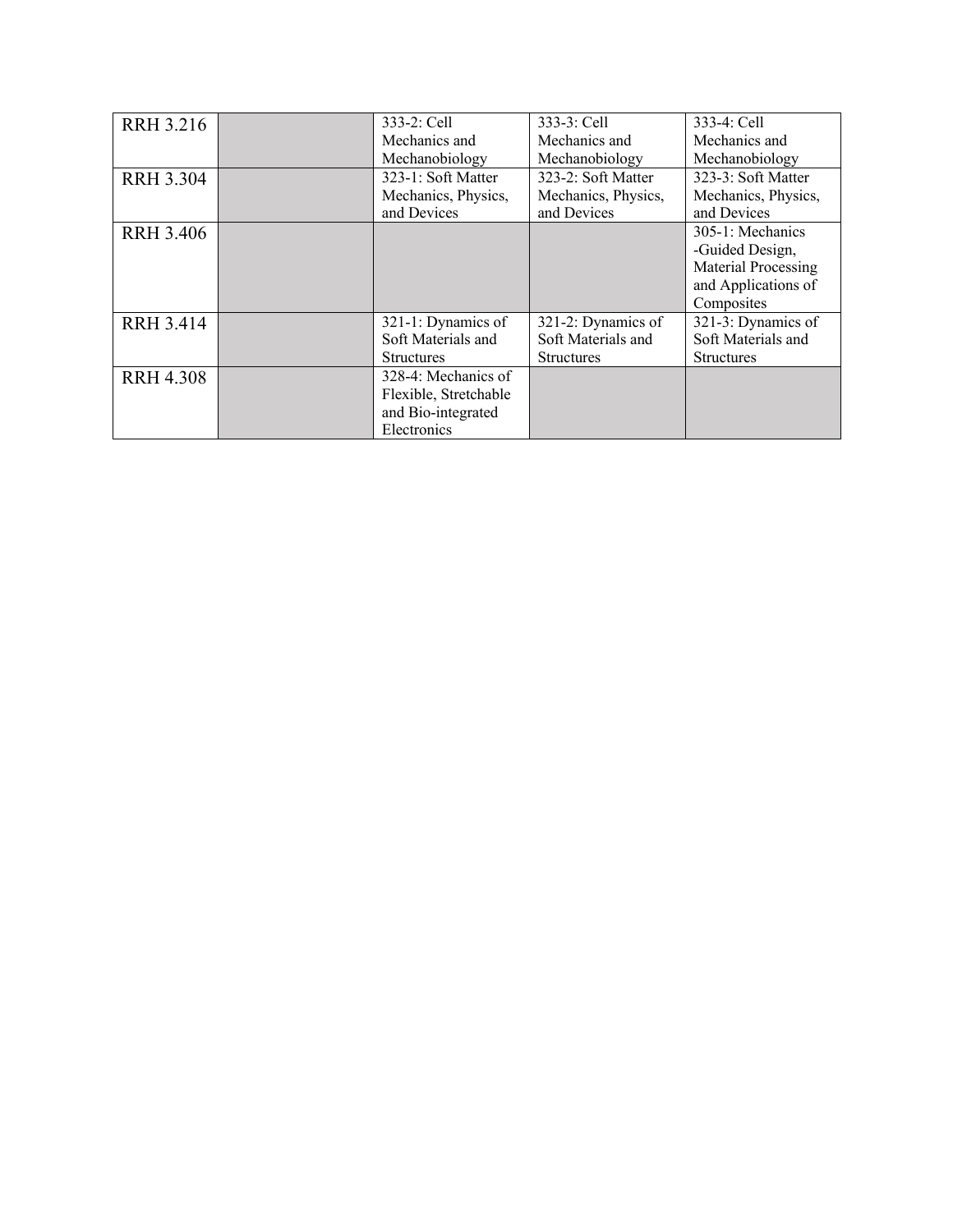## **Thursday, June 23**

| Room    | 8:30-9:45 am  | 10:15am-12                         | $1:45-3:30$ pm                     | $3:45-5:30$ pm                     | 6:30-8 pm |
|---------|---------------|------------------------------------|------------------------------------|------------------------------------|-----------|
|         |               | (TS10)                             | (TS11)                             | (TS12)                             |           |
| 204     | Plenary: John |                                    |                                    |                                    | Banquet   |
|         | Dabiri,       |                                    |                                    |                                    |           |
|         | Bioinspired   |                                    |                                    |                                    |           |
|         | Ocean         |                                    |                                    |                                    |           |
|         | Exploration   |                                    |                                    |                                    |           |
| Salon D |               | 208-1: Cavitation<br>and Bubble    | 208-2: Cavitation<br>and Bubble    | 208-3: Cavitation<br>and Bubble    |           |
|         |               | Dynamics                           | Dynamics                           | Dynamics                           |           |
| Salon E |               | 326-2: Fracture                    | 326-3: Fracture                    | 326-4: Fracture                    |           |
|         |               | and Damage of                      | and Damage of                      | and Damage of                      |           |
|         |               | Soft Materials                     | Soft Materials                     | Soft Materials                     |           |
| 301     |               | $331-1:$                           | $331 - 2:$                         | $331 - 3:$                         |           |
|         |               | Programmable and                   | Programmable and                   | Programmable and                   |           |
|         |               | Active                             | Active                             | Active                             |           |
|         |               | Metamaterials                      | Metamaterials                      | Metamaterials                      |           |
| 201     |               | 311-2: Mechanics                   | 311-3: Mechanics                   | 311-4: Mechanics                   |           |
|         |               | of Friction,                       | of Friction,                       | of Friction,                       |           |
|         |               | Fracture and                       | Fracture and                       | Fracture and                       |           |
|         |               | Damage in                          | Damage in                          | Damage in                          |           |
|         |               | <b>Materials Across</b>            | Materials Across                   | Materials Across                   |           |
|         |               | Scales                             | <b>Scales</b>                      | Scales                             |           |
| 202     |               | 217-3: Dynamics                    | 217-4: Dynamics                    | $217-5:$ Dynamics                  |           |
|         |               | and Instabilities of               | and Instabilities of               | and Instabilities of               |           |
|         |               | Flows with                         | Flows with                         | Flows with                         |           |
|         |               | Particles Across                   | Particles Across                   | Particles Across                   |           |
|         |               | Length Scales                      | Length Scales                      | Length Scales                      |           |
| 203     |               | 310-3: Plasticity                  | 310-4: Plasticity                  | 310-5: Plasticity                  |           |
|         |               | and Ductile Failure                | and Ductile Failure                | and Ductile Failure                |           |
| 204     |               | 316-6: Mechanics<br>of Architected | 316-7: Mechanics<br>of Architected | 316-8: Mechanics<br>of Architected |           |
|         |               | Materials                          | Materials                          | Materials                          |           |
| 101     |               | 212-1: Hydro-                      | 212-2: Hydro-                      | 220-1: Nonlinear                   |           |
|         |               | dynamic Stability                  | dynamic Stability                  | Dynamics of                        |           |
|         |               | and Simulation of                  | and Simulation of                  | Active Fluids and                  |           |
|         |               | Complex Fluid                      | Complex Fluid                      | Transition to                      |           |
|         |               | Flows in Porous                    | Flows in Porous                    | <b>Active Turbulence</b>           |           |
|         |               | Media                              | Media                              |                                    |           |
| 105     |               |                                    | 108-1: Mechanics                   | 108-2: Mechanics                   |           |
|         |               |                                    | of Granular and                    | of Granular and                    |           |
|         |               |                                    | Geo-Mechanical                     | Geo-Mechanical                     |           |
|         |               |                                    | Systems                            | Systems                            |           |
| 106     |               | 317-1: Mechanics                   | 317-2: Mechanics                   | $317-3$ : Mechanics                |           |
|         |               | of Multifunctional                 | of Multifunctional                 | of Multifunctional                 |           |
|         |               | Low-Dimensional                    | Low-Dimensional                    | Low-Dimensional                    |           |
|         |               | Materials                          | Materials                          | Materials                          |           |
| 116     |               | 302-1: Large                       |                                    | 322-1: Multiscale                  |           |
|         |               | Deformation and                    |                                    | Methods and                        |           |
|         |               | Failure of Lithium                 |                                    | Mechanics of Soft                  |           |
|         |               | -ion batteries                     |                                    | Matter and                         |           |
|         |               |                                    |                                    | Hierarchical                       |           |
|         |               |                                    |                                    | Materials                          |           |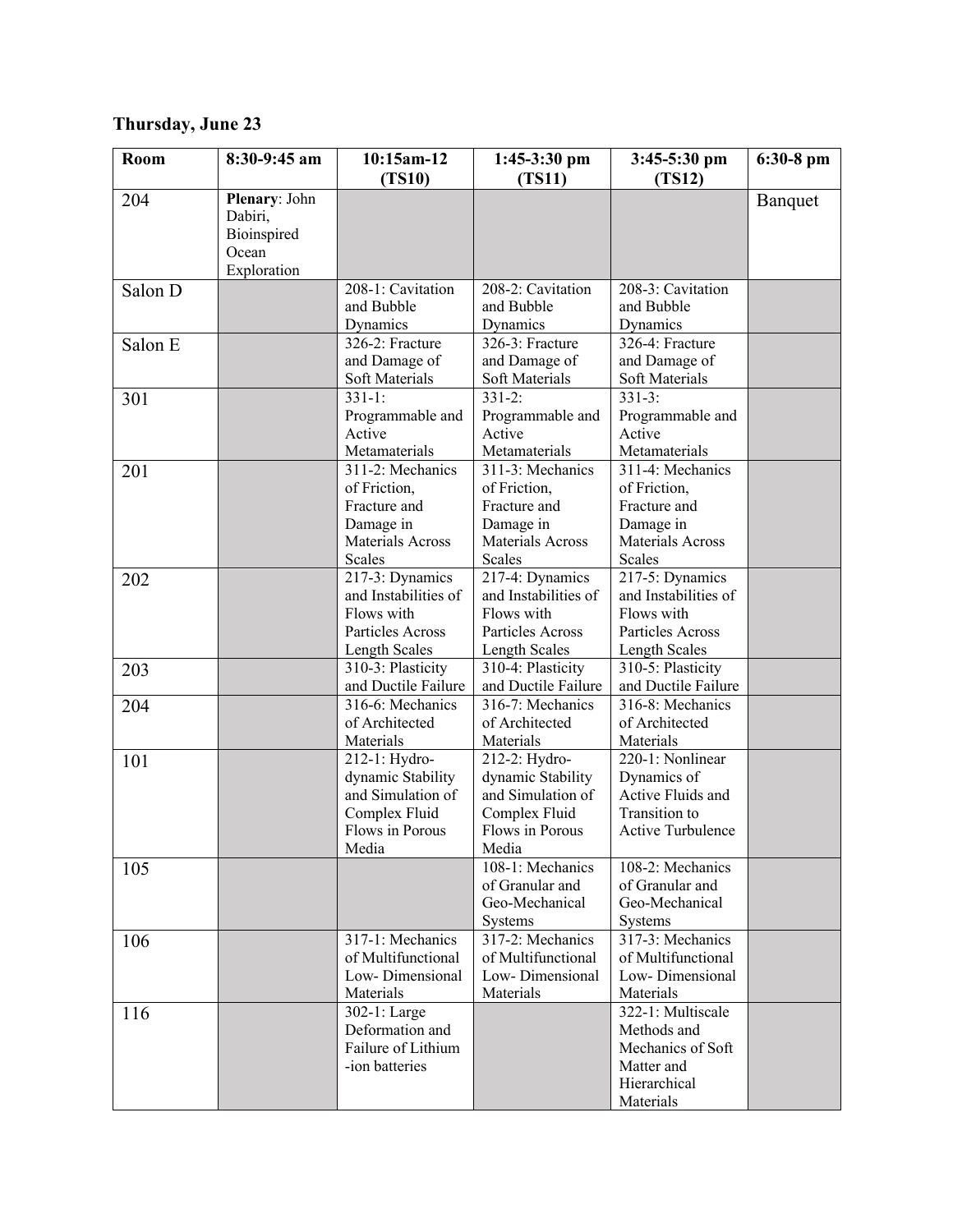| <b>RRH 3.208</b> | 320-4: Mechanics        | 320-5: Mechanics        | 320-6: Mechanics        |  |
|------------------|-------------------------|-------------------------|-------------------------|--|
|                  | and Physics of          | and Physics of          | and Physics of          |  |
|                  | <b>Active Materials</b> | <b>Active Materials</b> | <b>Active Materials</b> |  |
| <b>RRH 3.216</b> | $307-1:$                | $307 - 2:$              | $313 - 1:$              |  |
|                  | Thermodynamic           | Thermodynamic           | Deformation and         |  |
|                  | Modeling of Void        | Modeling of Void        | Assembly of             |  |
|                  | Evolution, Fatigue,     | Evolution, Fatigue,     | Materials and           |  |
|                  | and Tribo-Wear          | and Tribo-Wear          | Structures at Solid     |  |
|                  |                         |                         | -liquid Interfaces      |  |
| <b>RRH 3.304</b> | 323-4: Soft Matter      | 329-1: Mechanics        | 329-2: Mechanics        |  |
|                  | Mechanics,              | of Soft and Active      | of Soft and Active      |  |
|                  | Physics, and            | Interfaces: Theory,     | Interfaces: Theory,     |  |
|                  | Devices                 | Simulations, and        | Simulations, and        |  |
|                  |                         | Experiments             | Experiments             |  |
| <b>RRH 3.406</b> |                         | $102 - 1:$              | $102 - 2:$              |  |
|                  |                         | Contemporary            | Contemporary            |  |
|                  |                         | Meshfree Methods        | Meshfree Methods        |  |
|                  |                         | in Computational        | in Computational        |  |
|                  |                         | Mechanics               | Mechanics               |  |
| <b>RRH 3.414</b> | 332-1: Machine          | 332-2: Machine          | 332-3: Machine          |  |
|                  | Learning in the         | Learning in the         | Learning in the         |  |
|                  | Experimental            | Experimental            | Experimental            |  |
|                  | Mechanics of            | Mechanics of            | Mechanics of            |  |
|                  | Materials               | Materials               | Materials               |  |
| <b>RRH 4.308</b> |                         |                         |                         |  |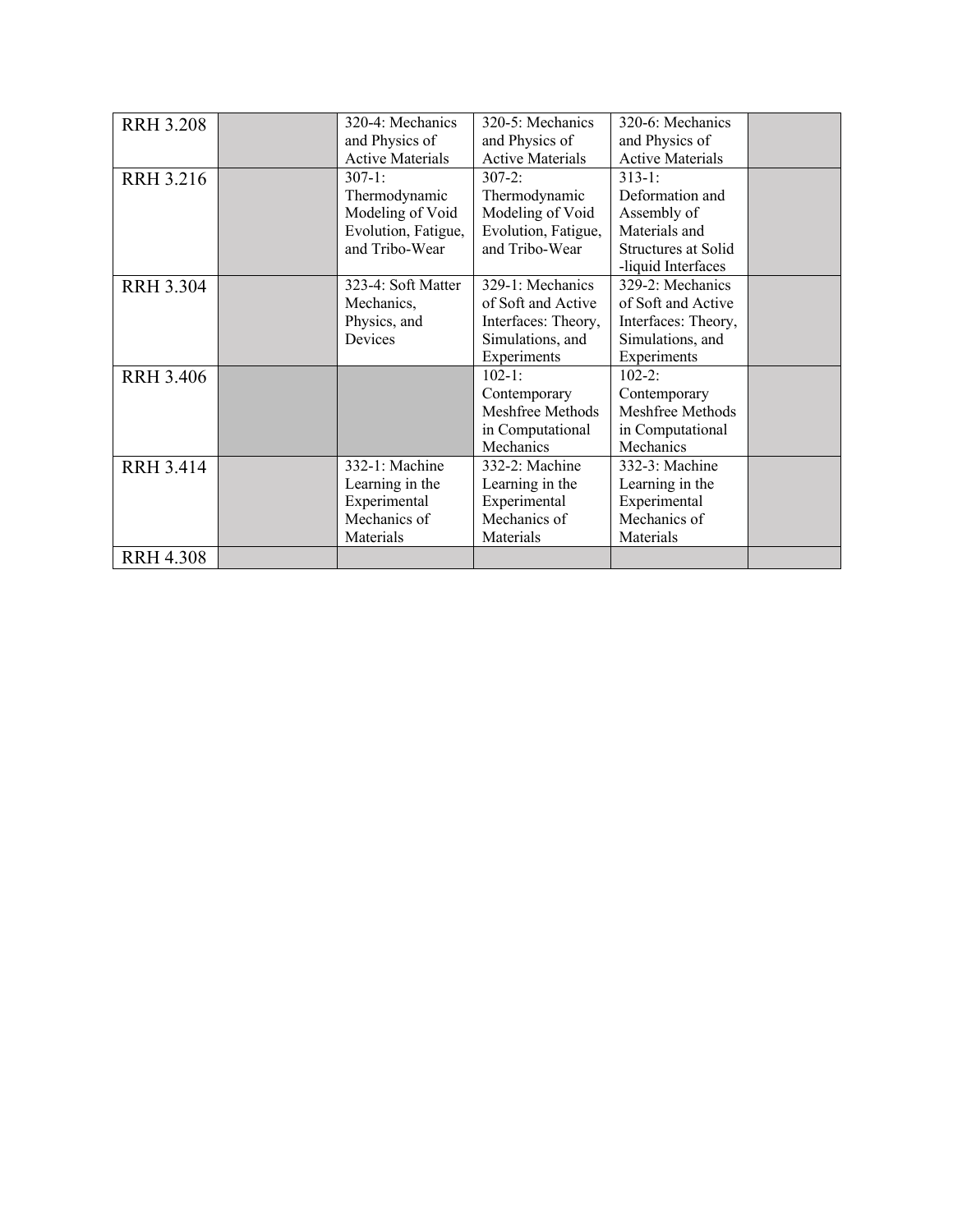## **Friday, June 24**

| Room             | 8:30-9:45 am                                                   | 10:15am-12<br>(TS13)                                                                                           | 1:45 am-3:30 pm<br>(TS14)                                                                                                                                 |
|------------------|----------------------------------------------------------------|----------------------------------------------------------------------------------------------------------------|-----------------------------------------------------------------------------------------------------------------------------------------------------------|
| 204              | <b>Plenary: The Legacy</b><br>of Theodore von<br><b>Karman</b> |                                                                                                                |                                                                                                                                                           |
| Salon D          |                                                                | 208-4: Cavitation and<br><b>Bubble Dynamics</b>                                                                |                                                                                                                                                           |
| Salon E          |                                                                | 303-1: Modeling and<br>Design for Energy<br>Devices                                                            | 303-2: Modeling and<br>Design for Energy<br>Devices                                                                                                       |
| 301              |                                                                | 110-1: 100 Years of<br>International<br>Collaboration in<br>Mechanics: The<br>Legacy of Theodore<br>von Karman |                                                                                                                                                           |
| 201              |                                                                | $311 - 5$ : Mechanics of<br>Friction, Fracture and<br>Damage in Materials<br><b>Across Scales</b>              |                                                                                                                                                           |
| 202              |                                                                | 217-6: Dynamics and<br>Instabilities of Flows<br>with Particles Across<br>Length Scales                        | 105-1: Physics-Based<br>Simulation & Machine<br>Learning Fusion for<br><b>Sensor Network</b><br>Design, Optimization,<br>and Digital Twin<br>Applications |
| 203              |                                                                | 310-6: Plasticity and<br>Ductile Failure                                                                       | 310-7: Plasticity and<br>Ductile Failure                                                                                                                  |
| 204              |                                                                | 316-9: Mechanics of<br><b>Architected Materials</b>                                                            |                                                                                                                                                           |
| 101              |                                                                | 220-2: Nonlinear<br>Dynamics of Active<br><b>Fluids and Transition</b><br>to Active Turbulence                 | 220-3: Nonlinear<br>Dynamics of Active<br>Fluids and Transition<br>to Active Turbulence                                                                   |
| 105              |                                                                | 108-3: Mechanics of<br>Granular and Geo-<br>Mechanical Systems                                                 | 108-4: Mechanics of<br>Granular and Geo-<br>Mechanical Systems                                                                                            |
| 106              |                                                                | 317-4: Mechanics of<br>Multifunctional Low-<br>Dimensional Materials                                           | 317-5: Mechanics of<br>Multifunctional Low-<br>Dimensional Materials                                                                                      |
| 116              |                                                                | 322-2: Multiscale<br>Methods and<br>Mechanics of Soft<br>Matter and<br>Hierarchical Materials                  | 322-3: Multiscale<br>Methods and<br>Mechanics of Soft<br>Matter and<br>Hierarchical Materials                                                             |
| <b>RRH 3.208</b> |                                                                | 320-7: Mechanics and<br>Physics of Active<br>Materials                                                         | 319-1: Phase Field<br>Study of<br>Microstructures and<br>Behaviors of<br><b>Advanced Materials</b>                                                        |